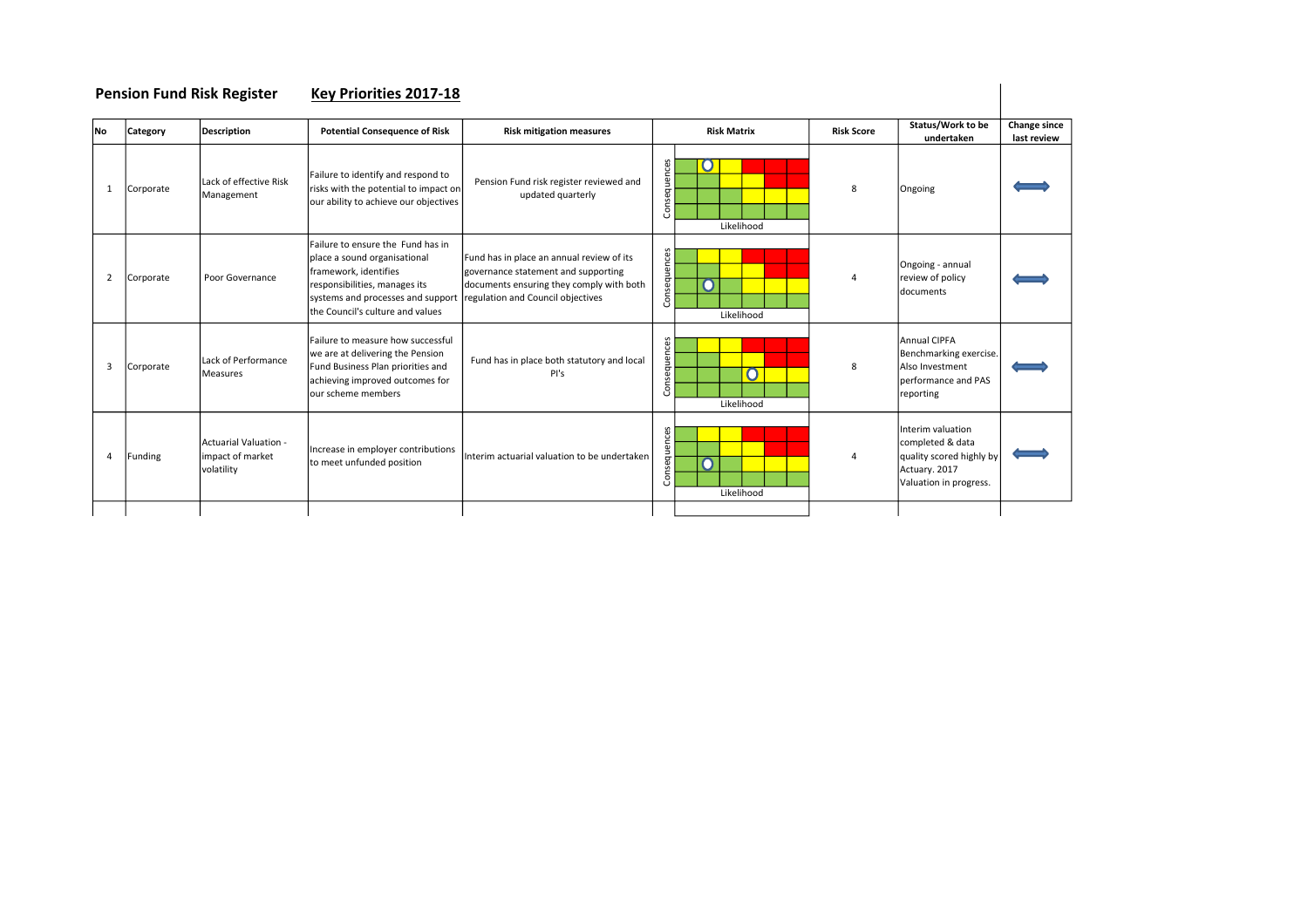| 5 | Regulatory and<br>Compliance | Requirement to<br>complete GMP<br>Equalisation                                   | Failure to ensure that future<br>Imember benefits are calculated<br>correctly. Audit critism and<br>financial loss to the Fund                                                            | Staff appointed to carry out calculations                                                | Consequences | Likelihood      | 6 | Ongoing                                                                                                                       |  |
|---|------------------------------|----------------------------------------------------------------------------------|-------------------------------------------------------------------------------------------------------------------------------------------------------------------------------------------|------------------------------------------------------------------------------------------|--------------|-----------------|---|-------------------------------------------------------------------------------------------------------------------------------|--|
| 6 | Governance                   | Lack of change in<br>management to new<br>Pension Fund structure                 | Failure to ensure that all staff<br>receive appropriate training.<br>Financial loss through incorrect<br>benefit calcs. Audit cristism. Failure<br>to ensure right first time, every time | Training plans drawn up for all staff to be<br>overseen by Governance Manager            | Consequences | O<br>Likelihood | 6 | Ongoing - training<br>plans implemented<br>March 2017.                                                                        |  |
| 7 | Governance                   | Annual Review of<br>workings of Pension<br>Board and Pension<br><b>Committee</b> | Failure to ensure effective joint<br>working of the Pension Board and<br>Pension Committee, not compliant<br>with Scheme Regs and Pension<br>Regulatore requirements                      | Review of Penion Committee and Board                                                     | Consequences | Likelihood      | 6 | Report to Committee in<br>March 2017. SPPA<br>Igoverance review<br>completed Feb'17.<br>Outcomes to be<br>considered further. |  |
| 8 | Investment                   | <b>New Global Custody</b><br><b>Services</b>                                     | <b>Failure to manage transition</b><br>between old and new custodial<br>arrangements. Financial loss<br>through delay in service or errors in<br>data                                     | Project Plan and risk register drafted.<br><b>Regular reporting to Pension Committee</b> | Consequence  | U<br>Likelihood | 8 | Ongoing                                                                                                                       |  |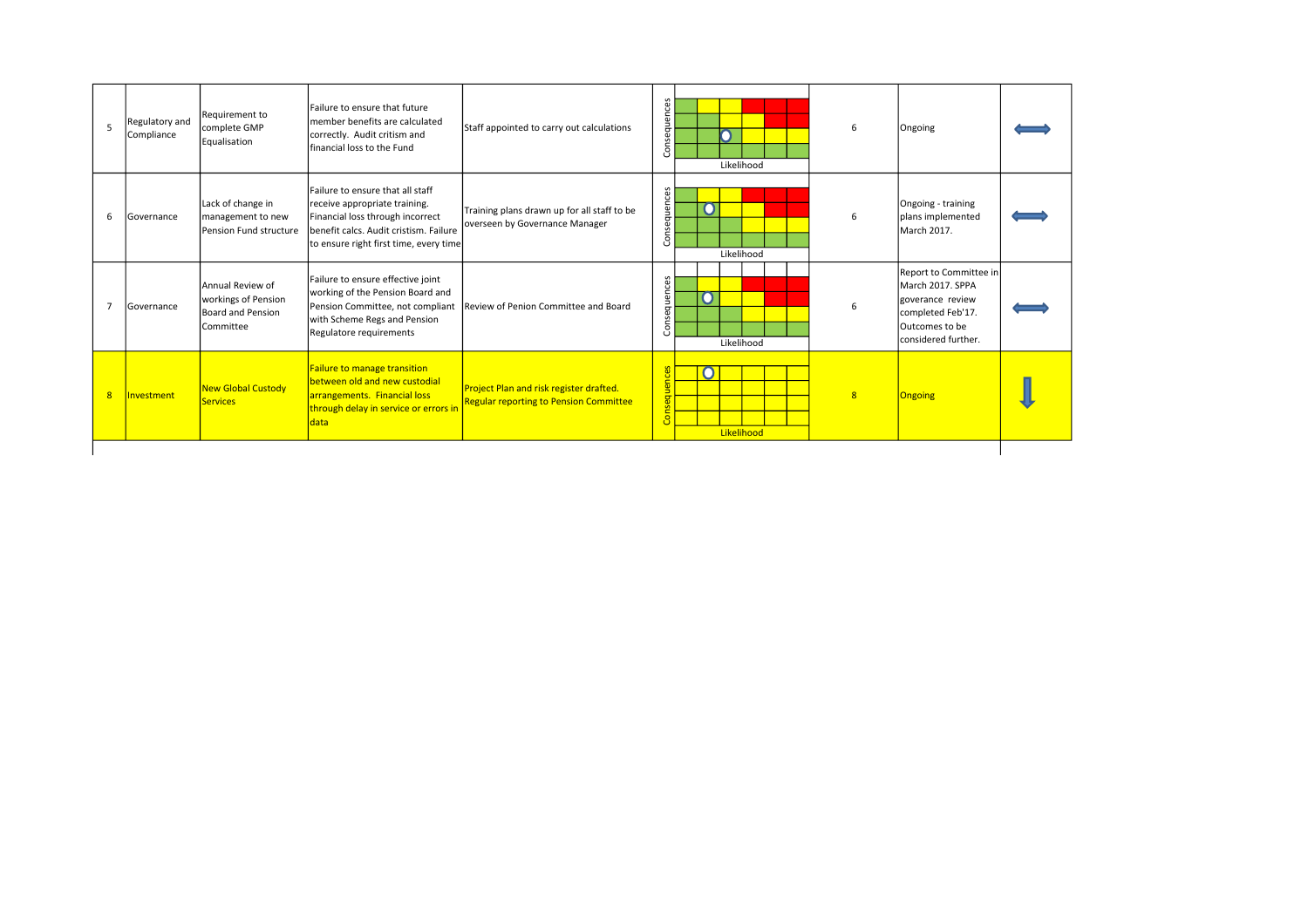|     | Pension Fund ongoing risk assessment in accordance with Pension Regulator Requirements |                                                                         |                                                                                                      |                                                                                                                           |              |                    |                   |                                                                                                                                      |                             |  |  |
|-----|----------------------------------------------------------------------------------------|-------------------------------------------------------------------------|------------------------------------------------------------------------------------------------------|---------------------------------------------------------------------------------------------------------------------------|--------------|--------------------|-------------------|--------------------------------------------------------------------------------------------------------------------------------------|-----------------------------|--|--|
| lNo | Category                                                                               | Description                                                             | <b>Potential Consequence of Risk</b>                                                                 | <b>Risk mitigation measures</b>                                                                                           |              | <b>Risk Matrix</b> | <b>Risk Score</b> | Status/Work to be<br>undertaken                                                                                                      | Change since<br>last review |  |  |
|     | 1 Operational                                                                          | Pension<br>Administration system<br>failure                             | Staff downtime, loss of service<br>delivery                                                          | System is hosted externally with back-<br>up in separate location                                                         | Consequences | n<br>Likelihood    | 6                 | <b>Technical Manager</b><br>to provide report on<br>hosted system errors<br>and resolutions to<br>Pensions Manager<br>Quarterly      |                             |  |  |
|     | 2 Operational                                                                          | Unable to access<br>workplace                                           | Staff downtime, loss of service<br>delivery                                                          | Disaster recovery policy in place which<br>is incorporated within CG overall policy                                       | Consequences | Ő<br>Likelihood    | 8                 | Review to be carried<br>out. New Pension<br><b>Fund Management</b><br>team to be made<br>fully aware of<br>disaster recovery<br>plan |                             |  |  |
|     | 3 Operational                                                                          | Overpayment of<br>pension benefits                                      | Audit criticism, legal challenge,<br>reputational risk                                               | All pension payments signed off by a<br>senior pensions officer - segregation of<br>duties for staff processing lump sums | Consequences | O<br>Likelihood    | 4                 | Ongoing                                                                                                                              |                             |  |  |
|     | 4 Operational                                                                          | Failure to maintain<br>member records and<br>comply with<br>regulations | Incorrect pension payments,<br>incorrect assessment of<br>actuarial liabilities                      | All employers required to submit<br>monthly data, which is checked                                                        | Consequences | n<br>Likelihood    | 4                 | PAS reporting<br>quarterly to the<br>Pensions Manager                                                                                |                             |  |  |
|     | 5 Operational                                                                          | Failure to carry out<br>effective member<br>tracing                     | Incorrect pension payments,<br>incorrect assessment of<br>actuarial liabilities                      | Tracing service in place (ATMOS)                                                                                          | Consequences | O<br>Likelihood    | 6                 | Review of tracing<br>service to be<br>undertaken                                                                                     |                             |  |  |
|     | 6 Operational                                                                          | Fraud/Negligence                                                        | Overpayment, unauthorised<br>payments, system corruption,<br>audit criticism, reputational<br>damage | All pension payments signed off by a<br>senior pensions officer - segregation of<br>duties for staff processing lump sums | Consequences | O                  | 6                 | Ongoing                                                                                                                              |                             |  |  |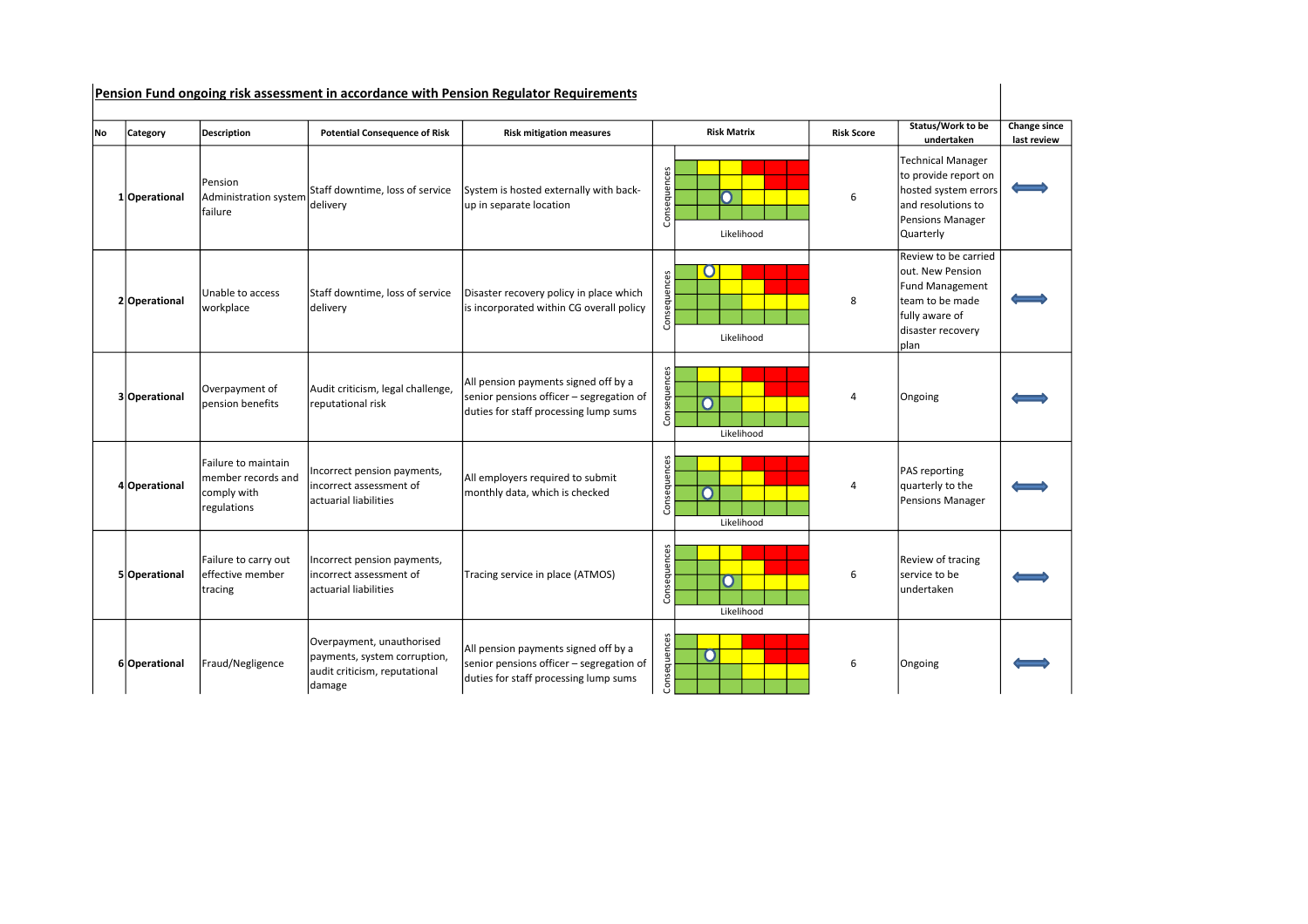|               |                                                                                                                                                            |                                                                                 |                                                                                                                                                                                                       |              | Likelihood             |    |                                                        |  |
|---------------|------------------------------------------------------------------------------------------------------------------------------------------------------------|---------------------------------------------------------------------------------|-------------------------------------------------------------------------------------------------------------------------------------------------------------------------------------------------------|--------------|------------------------|----|--------------------------------------------------------|--|
| 7 Operational | Failure to recruit and<br>develop staff                                                                                                                    | Reduction in service delivery,<br>poor operation of risk<br>management controls | On-going review of staffing<br>requirements and training.                                                                                                                                             | Consequences | Ő<br>Likelihood        | 8  | Ongoing                                                |  |
| 8 Funding     | Fund's investments<br>Ifail to deliver returns<br>in line with<br>anticipated returns<br>required to meet the<br>valuation of the long<br>term liabilities | Increase in employer<br>contributions                                           | Quarterly assessment of investment<br>performance of fund, triennial actuarial<br>valuation and quarterly funding updates<br>reported to pensions committee.<br>Triennial investment strategy review. | Consequences | $\Omega$<br>Likelihood | 12 | Ongoing                                                |  |
| 9 Funding     | Fall in bond yields,<br>leading to risk in value<br>Iplaced on liabilities                                                                                 | Increase in employer<br>contributions                                           | Quarterly funding updates prepared by<br>FSM reported to Pensions Committee                                                                                                                           | Consequences | $\Omega$<br>Likelihood | 12 | Ongoing                                                |  |
| 10 Funding-   | Pay and price inflation<br>valuation assumptions<br>either higher or lower                                                                                 | Increase in employer<br>contributions                                           | Quarterly funding updates reported to<br><b>Pensions Committee</b>                                                                                                                                    | Consequences | O<br>Likelihood        | 6  | Information to be<br>provided by FSM                   |  |
| 11 Funding    | Longevity issues                                                                                                                                           | Increase in employer<br>contributions                                           | Actuarial assessment every three years<br>undertake scheme specific analysis                                                                                                                          | Consequences | O<br>Likelihood        | 6  | Strategy review to<br>consider matching<br>liabilities |  |
| 12 Funding    | Employers leaving<br>scheme/closing to<br>new members due to<br>cost                                                                                       | Residual liabilities could fall to<br>other scheme employers                    | Monitor scheme employer - seek<br>guarantors for smaller employers                                                                                                                                    | Consequences | Likelihood             | 12 | Ongoing                                                |  |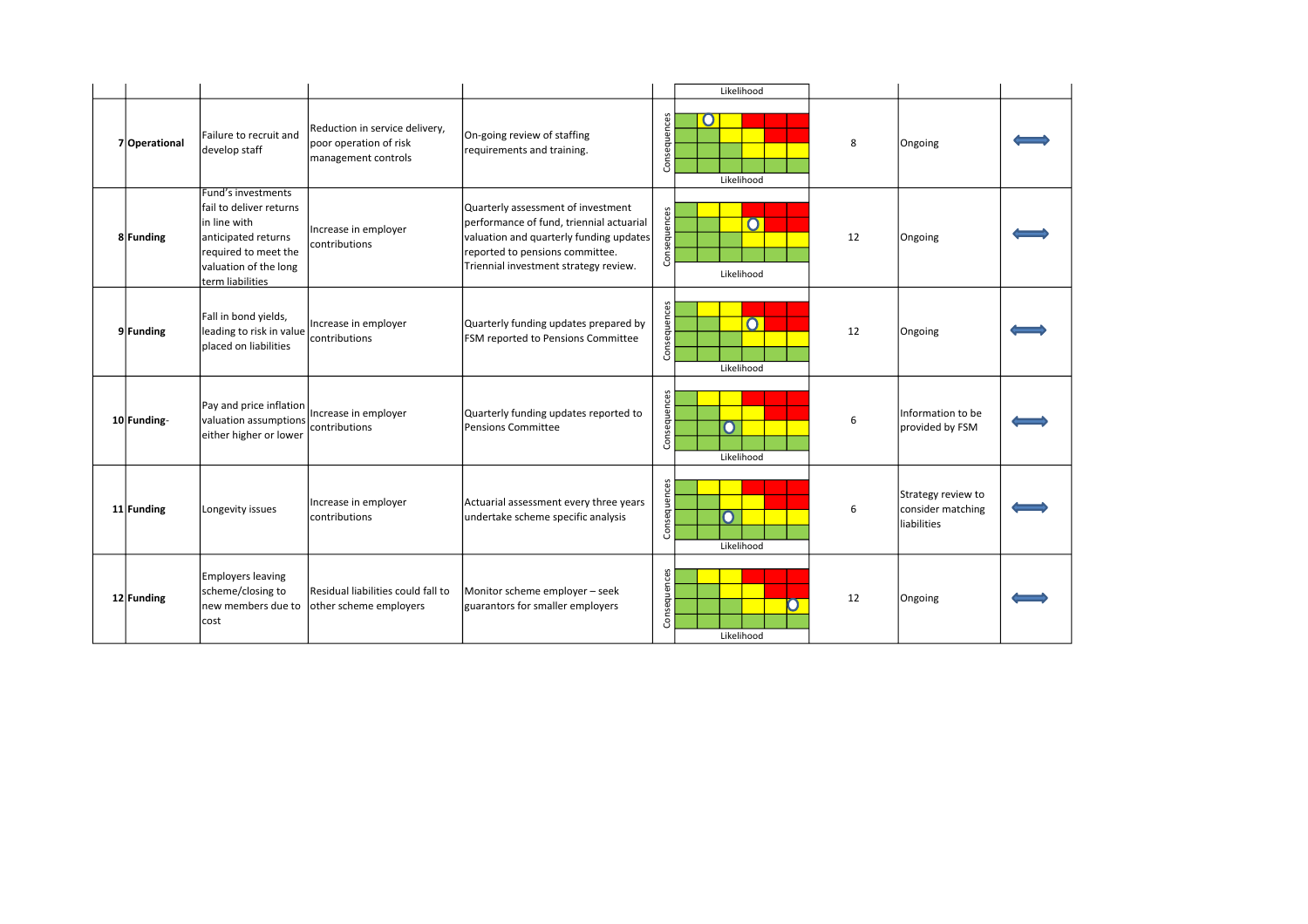| 13 Funding   | Failure to recover<br>unfunded payments<br>from employers, cross<br>subsidy by other<br>employers | Residual liabilities could fall to<br>other scheme employers | Accounting officers will escalate failed<br>employer payments to Employer<br>Relationship Team. Breaches to be<br>recorded & monitored by Governance<br>Team. | Consequences | $\mathbf O$<br>Likelihood | 8              | Ongoing                                                |  |
|--------------|---------------------------------------------------------------------------------------------------|--------------------------------------------------------------|---------------------------------------------------------------------------------------------------------------------------------------------------------------|--------------|---------------------------|----------------|--------------------------------------------------------|--|
| 14 Financial | Failure of world stock   Increase in employer<br>lmarkets                                         | lcontribution rates                                          | Diversification of scheme assets,<br>investment strategy review following<br>loutcome of triennial valuation                                                  | Consequences | Likelihood                | 8              | Strategy Review<br>following 2017<br>Valuation results |  |
| 15 Financial | Early retirement<br>strategies by scheme<br>employers                                             | Pressure on cash flow                                        | On-going discussions with scheme<br>employers of Funding issues.<br>Documentation in place                                                                    | Consequences | n<br>Likelihood           | 9              | Ongoing                                                |  |
| 16 Financial | Negligence, fraud,<br>default by investment<br>managers                                           | Loss of value of the Fund,<br>reputational damage            | Fund management monitoring, SAS 70<br>reports and appropriate clauses in all<br>scheme documentation                                                          | Consequences | n<br>Likelihood           | $\overline{2}$ | Ongoing                                                |  |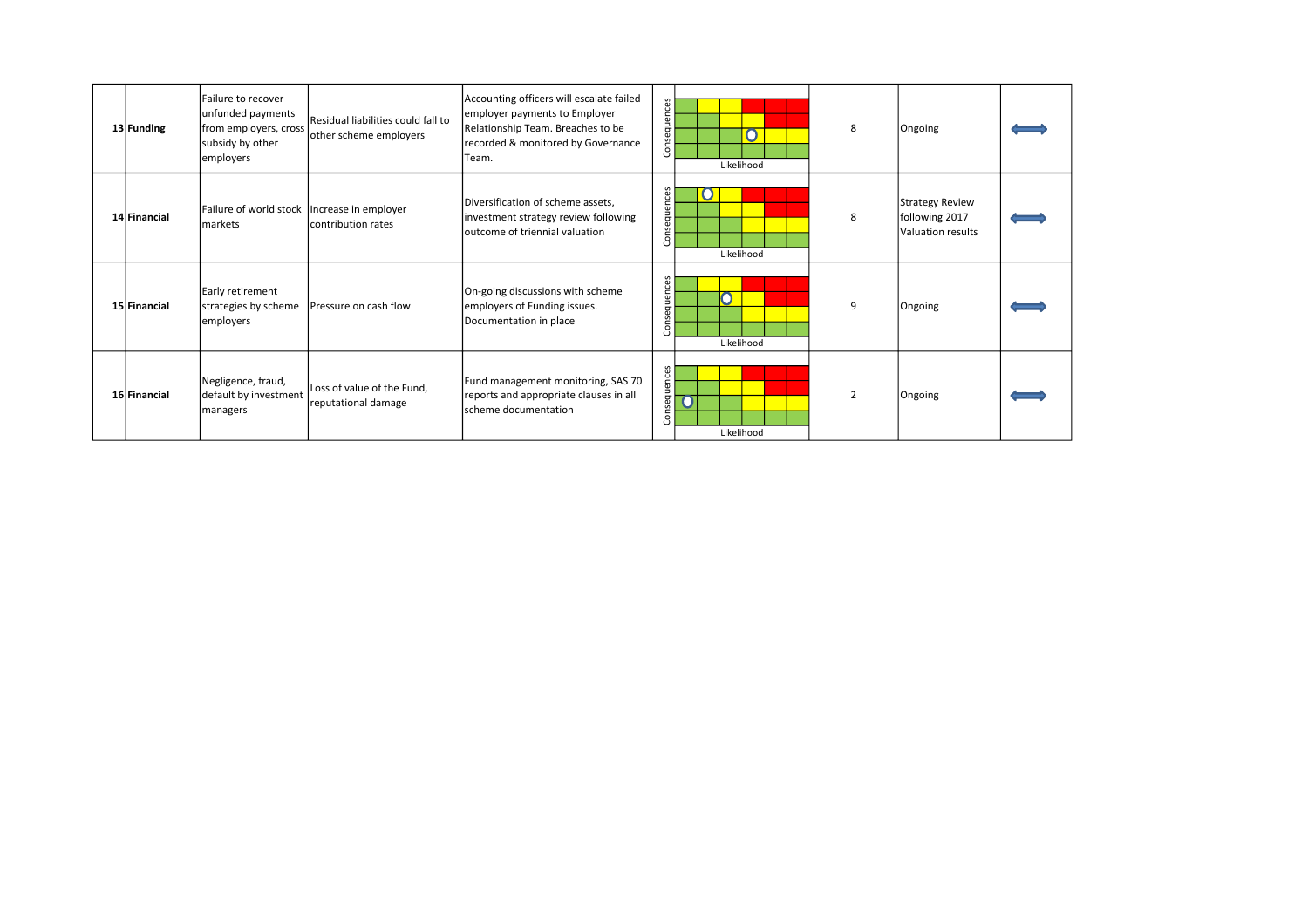| 17 Financial                                | Failure of Global<br>Custodian                                                                           | Loss of investments or control<br>of investment                                               | Regular meetings with global custodian,<br>receipt of SAS 70 reports and<br>monitoring                                                                       | ces<br>equeno<br>ō<br>င်္င | Likelihood      |    | Ongoing                                                                                                             |  |
|---------------------------------------------|----------------------------------------------------------------------------------------------------------|-----------------------------------------------------------------------------------------------|--------------------------------------------------------------------------------------------------------------------------------------------------------------|----------------------------|-----------------|----|---------------------------------------------------------------------------------------------------------------------|--|
| 18 Financial                                | Failure to monitor<br>investment managers<br>land assets                                                 | Audit criticism, legal challenge,<br>reputational risk                                        | Quarterly assessment of investment<br>performance of fund, triennial actuarial<br>valuation and quarterly funding updates<br>reported to Pensions Committee. | equences<br>š              | n<br>Likelihood | 12 | Ongoing                                                                                                             |  |
| <b>Regulatory</b><br>$19$ and<br>Compliance | Failure to comply with<br>LGPS Regulations,<br>Pensions Act, HMRC<br>and other overriding<br>regulations | Audit criticism, legal challenge,<br>reputational risk, financial<br>loss/financial penalties | Six monthly review of compliance with<br>regulations and report to Pensions<br>lCommittee                                                                    | sequences<br>δ             | 0<br>Likelihood | 9  | Ongoing - six<br>monthly review. Last<br>review Dec 2016.<br>Annual report to<br><b>March Committee</b><br>meeting. |  |